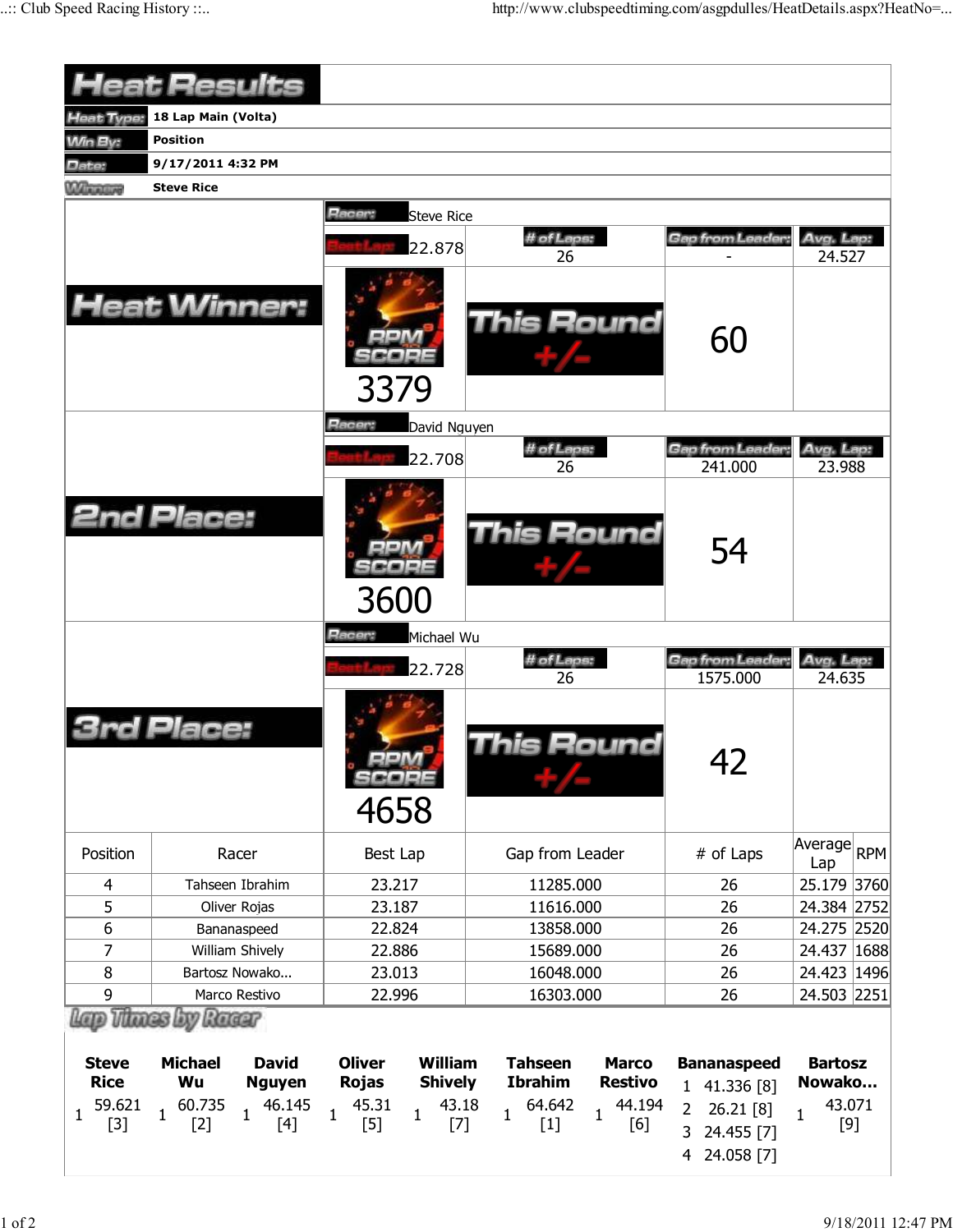|                 | <b>Steve</b><br>Rice                                                                                                                                                                                                | Michael<br>Wu                                                                                                                                                           |                | <b>David</b><br>Nguyen Rojas           | <b>Oliver</b>                                                                                                                                                                                            |                | William<br>Shively                                                                                                                                                                                                                                                                                  |                | <b>Tahseen</b><br>Ibrahim |                 | <b>Marco</b><br><b>Restivo</b> |                                                                                   |                |                          |
|-----------------|---------------------------------------------------------------------------------------------------------------------------------------------------------------------------------------------------------------------|-------------------------------------------------------------------------------------------------------------------------------------------------------------------------|----------------|----------------------------------------|----------------------------------------------------------------------------------------------------------------------------------------------------------------------------------------------------------|----------------|-----------------------------------------------------------------------------------------------------------------------------------------------------------------------------------------------------------------------------------------------------------------------------------------------------|----------------|---------------------------|-----------------|--------------------------------|-----------------------------------------------------------------------------------|----------------|--------------------------|
|                 | 24.873<br>$[1]$                                                                                                                                                                                                     | $2^{26.541}$<br>$[4]$                                                                                                                                                   |                | $2^{25.155}$<br>$[3]$                  | $2^{25.891}$<br>$[5]$                                                                                                                                                                                    |                | 2 26.029<br>[6]                                                                                                                                                                                                                                                                                     | $\overline{2}$ | 26.374<br>$[2]$           |                 | 26.552<br>$[7]$                |                                                                                   |                | <b>Bartosz</b><br>Nowako |
|                 | 23.41<br>$[1]$                                                                                                                                                                                                      | 3 24.405<br>$[4]$                                                                                                                                                       |                | 3 24.074<br>$[3]$                      | 3 24.721<br>$[5]$                                                                                                                                                                                        |                | 3 24.306<br>[6]                                                                                                                                                                                                                                                                                     | 3              | 23.962<br>$[2]$           | 3               | 24.724<br>[8]                  |                                                                                   | $\overline{2}$ | 26.479<br>[9]            |
|                 | 4 23.392<br>$[1]$                                                                                                                                                                                                   | $4^{23.163}$<br>$[4]$                                                                                                                                                   |                | $4^{23.364}$<br>$[3]$                  | $4^{23.57}$<br>$[5]$                                                                                                                                                                                     | $\overline{4}$ | 23.656<br>[6]                                                                                                                                                                                                                                                                                       |                | 4 23.5 [2]                |                 | 4 24.698<br>[8]                |                                                                                   |                | 24.546<br>[9]            |
|                 | $5^{23.363}$<br>$[1]$                                                                                                                                                                                               | $5^{23.373}$<br>$[4]$                                                                                                                                                   |                | 5 23.042<br>$[2]$                      | 5 23.418<br>$[5]$                                                                                                                                                                                        |                | 23.39<br>$[6]$                                                                                                                                                                                                                                                                                      | 5              | 24.033<br>$[3]$           | 5               | 23.645<br>[8]                  |                                                                                   |                | 24.803<br>$[9]$          |
|                 | $6^{23.122}$<br>$\left[1\right]$                                                                                                                                                                                    | $6^{23.343}$<br>[4]                                                                                                                                                     |                | 6 22.975<br>$[2]$                      | $6^{23.311}$<br>$[5]$                                                                                                                                                                                    | 6              | 23.45<br>[6]                                                                                                                                                                                                                                                                                        | 6              | 23.28<br>$[3]$            | 6               | 23.625<br>[8]                  |                                                                                   |                | 23.61 [9]<br>23.368      |
|                 | $7^{23.088}$<br>$[1]$                                                                                                                                                                                               | $7^{23.413}$<br>$[4]$                                                                                                                                                   |                | $7^{23.363}$<br>$[2]$                  | $7^{23.261}$<br>$[5]$                                                                                                                                                                                    |                | 23.407<br>$[6]$                                                                                                                                                                                                                                                                                     | 7              | 23.544<br>$[3]$           | $\overline{7}$  | 23.62<br>[8]                   |                                                                                   | 6              | [9]<br>23.836            |
|                 | 8 23.153<br>$[1]$                                                                                                                                                                                                   | $8^{23.122}$<br>$[3]$                                                                                                                                                   |                | 8 23.162<br>$[2]$                      | 8 23.245<br>$[5]$                                                                                                                                                                                        |                | 8 23.115<br>[6]                                                                                                                                                                                                                                                                                     | 8              | 23.931<br>[4]             |                 | 8 23.443                       | <b>Bananaspeed</b><br>5 23.144 [7]                                                |                | [9]<br>23.527            |
|                 | g 23.098<br>$[1]$                                                                                                                                                                                                   | $9^{23.106}$<br>$[3]$                                                                                                                                                   | $\overline{9}$ | 22.99<br>$[2]$                         | 9 23.25<br>$[5]$                                                                                                                                                                                         |                | 9 23.358<br>[6]                                                                                                                                                                                                                                                                                     | 9              | 23.257<br>[4]             |                 | [8]<br>9 23.325                | 6 23.057 [7]<br>7 23.205 [7]                                                      | 8              | [9]<br>23.425            |
| 10 <sup>°</sup> | 23.175<br>$\left[1\right]$                                                                                                                                                                                          | 10 23.09<br>$[3]$                                                                                                                                                       |                | $10^{23.165}$<br>$[2]$                 | 10 23.495<br>$[5]$                                                                                                                                                                                       |                | 10 23.273<br>[6]                                                                                                                                                                                                                                                                                    | 10             | 23.514<br>$[4]$           | 10 <sup>°</sup> | [8]<br>23.445                  | 8 23.399 [7]<br>9 23.194 [7]                                                      | 9              | [9]<br>23.518            |
|                 | 11 22.963<br>$[1]$                                                                                                                                                                                                  | 11 22.922<br>[3]                                                                                                                                                        |                | $11^{22.997}$<br>$[2]$                 | 11 23.525<br>$[5]$                                                                                                                                                                                       | 11             | 23.393<br>[6]                                                                                                                                                                                                                                                                                       | 11             | 23.747<br>$[4]$           | 11              | [8]<br>23.182                  | 10 23.109 [7]<br>11 23.326 [7]                                                    | 10             | $[9]$<br>11 23.67 [9]    |
|                 | 12 22.907<br>$\lfloor 1 \rfloor$                                                                                                                                                                                    | 12 23.046<br>$[3]$                                                                                                                                                      |                | 12 22.994<br>$[2]$                     | $12^{23.824}$<br>$[5]$                                                                                                                                                                                   |                | 12 24.649<br>[6]                                                                                                                                                                                                                                                                                    | 12             | 23.422<br>[4]             |                 | [8]<br>12 23.168               | 12 24.697 [7]<br>13 22.849 [7]                                                    |                | 12 23.44 [9]             |
|                 | 13 23.189<br>$[1]$                                                                                                                                                                                                  | 13 22.95<br>$[3]$                                                                                                                                                       |                | 13 23.093<br>$[2]$                     | 13 23.19<br>$[5]$                                                                                                                                                                                        |                | 13 22.886<br>[6]                                                                                                                                                                                                                                                                                    | 13             | 23.35<br>[4]              |                 | [8]<br>13 23.402               | 14 23.114 [7]                                                                     | 13             | 23.385<br>[9]            |
|                 | 14 23.02<br>$[1]$                                                                                                                                                                                                   | 14 22.972<br>$[3]$                                                                                                                                                      |                | 14 23.009<br>$[2]$                     | 14 23.212<br>$[5]$                                                                                                                                                                                       |                | 14 22.958<br>[6]                                                                                                                                                                                                                                                                                    | 14             | 23.326<br>$[4]$           |                 | [8]<br>14 23.184               | 15 23.154 [7]<br>16 23.174 [7]                                                    | 14             | 23.171<br>[9]            |
|                 | 15 22.903<br>$[1]$                                                                                                                                                                                                  | $15^{22.929}$<br>$[3]$                                                                                                                                                  |                | 15 22.825<br>$[2]$                     | 15 23.32<br>$[5]$                                                                                                                                                                                        |                | 15 23.066<br>$[6]$                                                                                                                                                                                                                                                                                  | 15             | 23.217<br>$[4]$           |                 | [8]<br>$15^{23.132}$           | 17 23.563 [7]<br>18 23.562 [7]                                                    | 15             | 23.316<br>[9]            |
|                 | 16 22.985<br>$[1]$                                                                                                                                                                                                  | 16 23.006<br>$[3]$                                                                                                                                                      |                | 16 22.891<br>$[2]$                     | $16\frac{23.237}{5}$<br>$[5]$                                                                                                                                                                            |                | 16 23.376 16<br>[6]                                                                                                                                                                                                                                                                                 |                | 23.314<br>$[4]$           |                 | [8]<br>16 23.229               | 19 23.529 [7]<br>20 22.884 [7]                                                    | 16             | 23.356<br>[9]            |
|                 | $[1]$                                                                                                                                                                                                               | $[3]$                                                                                                                                                                   |                | $[2]$                                  | $\frac{1}{1}$ [5]                                                                                                                                                                                        |                | [6]                                                                                                                                                                                                                                                                                                 |                |                           |                 | [8]<br>17 23.235               | 21 23.735 [7] 17<br>22 22.824 [7]                                                 |                | 23.218<br>$[9]$          |
|                 | 18 22.945<br>$[1]$                                                                                                                                                                                                  | 18 22.797<br>$[3]$                                                                                                                                                      |                | 18 22.795<br>$[2]$                     | $18\frac{23.418}{15}$<br>$[5]$                                                                                                                                                                           |                | 18 23.529 18<br>[6]                                                                                                                                                                                                                                                                                 |                | 23.359<br>[4]             |                 | [8]                            | $18\begin{array}{cc} 23.119 & 23 & 23.334\ \hline \end{array}$ 7<br>24 23.418 [7] | 18             | 23.332<br>$[9]$          |
|                 | 19 22.984                                                                                                                                                                                                           | 19 22.89<br>$[3]$                                                                                                                                                       |                | 19 23.018<br>$[2]$                     | 19 23.187<br>$[5]$                                                                                                                                                                                       |                | 19 23.342<br>[6]                                                                                                                                                                                                                                                                                    | 19             | 23.282<br>$[4]$           |                 | [8]                            | $19\begin{array}{l} 22.996 \\ 25 \end{array}$ 25.614 [6]                          | 19             | 23.117<br>$[9]$          |
|                 | 20 22.893<br>$[1]$                                                                                                                                                                                                  | 20 22.965<br>[3]                                                                                                                                                        |                | 20 22.825<br>$[2]$                     | 20 23.354<br>$[5]$                                                                                                                                                                                       |                | 20 23.184<br>[6]                                                                                                                                                                                                                                                                                    | 20             | 23.336<br>[4]             |                 | [8]<br>20 23.1 [8]             | 26 23.217 [6]                                                                     | 21             | 20 23.38 [9]<br>23.013   |
|                 | 22.878<br>$[1]$                                                                                                                                                                                                     | 21 22.955<br>$[3]$                                                                                                                                                      |                | 21 22.877<br>$[2]$                     | 21 23.198<br>$[5]$                                                                                                                                                                                       |                | 21 23.258<br>[6]                                                                                                                                                                                                                                                                                    | 21             | 23.242<br>[4]             |                 | 21 23.403<br>[8]               |                                                                                   | 22             | $[9]$<br>23.329          |
|                 | 22 22.945<br>$[1]$                                                                                                                                                                                                  | $22^{22.742}$<br>$[3]$                                                                                                                                                  |                | 22 23.051 22 23.23<br>$[2]$            | $[5]$                                                                                                                                                                                                    | 22             | 23.18<br>$[6] % \begin{center} \includegraphics[width=\linewidth]{imagesSupplemental/Imetad-Architecture.png} \end{center} % \caption { % \textit{DefNet} of the Grotation \textit{DefNet} and \textit{DefNet} and \textit{DefNet} and \textit{DefNet} are used to be used. } \label{fig:DefNet} %$ | 22             | 23.304<br>[4]             |                 | 22 23.241<br>[8]               |                                                                                   | 23             | $[9]$<br>23.242          |
|                 | $[1]$                                                                                                                                                                                                               | 23 $^{22.963}$ 23 $^{22.728}$<br>$[3]$                                                                                                                                  |                | 23 $^{22.816}$ 23 $^{23.226}$<br>$[2]$ | $[5]$                                                                                                                                                                                                    |                | 23 23.256<br>[6]                                                                                                                                                                                                                                                                                    | 23             | 23.269<br>$[4]$           |                 | 23 23.188<br>[8]               |                                                                                   | 24             | $[9]$<br>23.523          |
|                 | 24 22.955<br>$[1]$                                                                                                                                                                                                  | 24 22.792<br>$[3] % \includegraphics[width=0.9\columnwidth]{figures/fig_1a} \caption{Schematic diagram of the top of the top of the top of the right.} \label{fig:1} %$ |                | 24 22.788<br>$[2]$                     | 24 23.563<br>$[5]$                                                                                                                                                                                       |                | 24 23.768<br>[6]                                                                                                                                                                                                                                                                                    | 24             | 23.481<br>$[4]$           | 24              | 23.232<br>[8]                  |                                                                                   | 25             | $[9]$<br>24.098          |
|                 | 25 22.894<br>$[1] % \includegraphics[width=0.9\columnwidth]{figures/fig_10.pdf} \caption{The figure shows the number of times, and the number of times, and the number of times, respectively.} \label{fig:time} %$ | 25 22.75<br>$[3]$                                                                                                                                                       |                | 25 22.708<br>$[2]$                     | 25 23.442<br>$[5]$                                                                                                                                                                                       |                | 25 26.737<br>[8]                                                                                                                                                                                                                                                                                    | 25             | 23.501<br>$[4]$           |                 | 25 26.202<br>$[7]$             |                                                                                   |                | $[9]$<br>26 24.23 [8]    |
|                 | 26 22.915<br>$[1]$                                                                                                                                                                                                  | 26 22.786<br>$[3]$                                                                                                                                                      |                | 26 22.783<br>$[2]$                     | $[5] % \includegraphics[width=0.9\columnwidth]{figures/fig_10.pdf} \caption{The figure shows the number of times, and the number of times, and the number of times, respectively.} \label{fig:fig:time}$ |                | 26 23.737 26 23.988 26<br>$[7]$                                                                                                                                                                                                                                                                     |                | 23.602<br>[4]             |                 | 26 24.785<br>$[9]$             |                                                                                   |                |                          |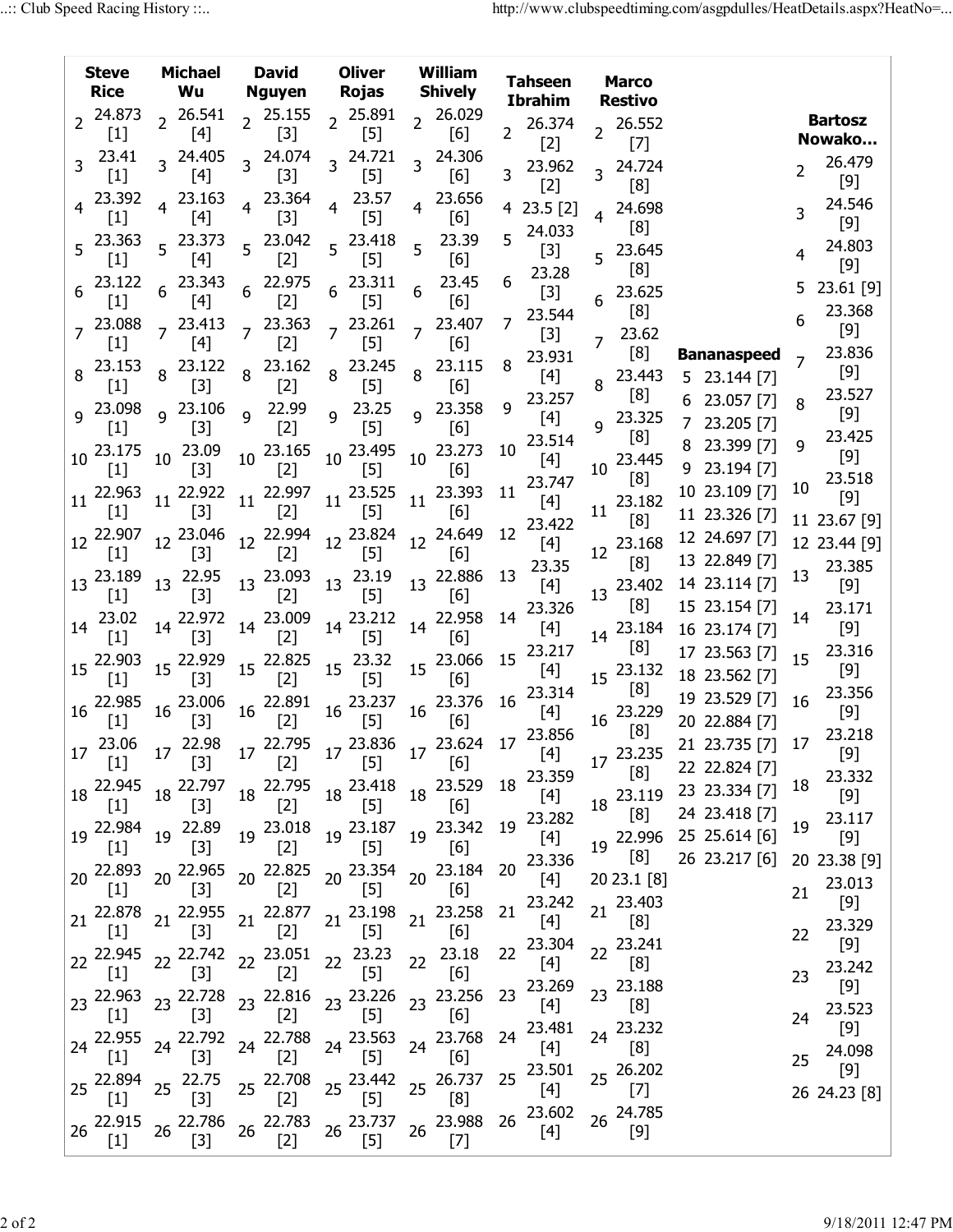|                                                 | <b>Heat Results</b>                                    |              |                                   |                                   |   |                          |                      |                                 |                               |                               |                 |
|-------------------------------------------------|--------------------------------------------------------|--------------|-----------------------------------|-----------------------------------|---|--------------------------|----------------------|---------------------------------|-------------------------------|-------------------------------|-----------------|
| leat Type:                                      | 18 Lap Main (Volta)                                    |              |                                   |                                   |   |                          |                      |                                 |                               |                               |                 |
| <b>Win By:</b>                                  | <b>Position</b>                                        |              |                                   |                                   |   |                          |                      |                                 |                               |                               |                 |
| Date:                                           | 9/17/2011 4:22 PM                                      |              |                                   |                                   |   |                          |                      |                                 |                               |                               |                 |
| <b>Winnings</b>                                 | <b>Philippe Galtier</b>                                |              |                                   |                                   |   |                          |                      |                                 |                               |                               |                 |
|                                                 |                                                        |              | Racer:                            | Philippe Galtier                  |   |                          |                      |                                 |                               |                               |                 |
|                                                 |                                                        |              |                                   | 23.101                            |   | # of Laps:               |                      |                                 | Gap from Leader,              | Avg. Lap:                     |                 |
|                                                 |                                                        |              |                                   |                                   |   | 26                       |                      |                                 |                               | 25.045                        |                 |
|                                                 | <b>Heat Winner:</b>                                    |              |                                   | 2008                              |   | <b>This Round</b>        |                      |                                 | 53                            |                               |                 |
|                                                 |                                                        |              | Racer:                            | <b>Walid Norris</b>               |   |                          |                      |                                 |                               |                               |                 |
|                                                 |                                                        |              |                                   | 23.092                            |   | # of Laps:<br>26         |                      |                                 | Gap from Leader.<br>685.000   | Avg. Lap:<br>24.945           |                 |
|                                                 | <b>2nd Place:</b>                                      |              |                                   | 1330                              |   | This Round               |                      |                                 | 45                            |                               |                 |
|                                                 |                                                        |              | Racer:                            | Jordan Wallace                    |   |                          |                      |                                 |                               |                               |                 |
|                                                 |                                                        |              |                                   |                                   |   |                          |                      |                                 |                               |                               |                 |
|                                                 |                                                        |              |                                   |                                   |   | # of Laps:               |                      |                                 | Gap from Leader:              | Avg. Lap:                     |                 |
|                                                 | Place:                                                 |              |                                   | 23.418<br>12222 <b>22</b><br>1660 |   | 26<br>his Round          |                      |                                 | 4632.000<br>35                | 24.812                        |                 |
| Position                                        | Racer                                                  |              |                                   | Best Lap                          |   | Gap from Leader          |                      |                                 | # of Laps                     | Average<br>Lap                | <b>RPM</b>      |
| 4                                               | Alexander Cumm                                         |              |                                   | 23.548                            |   | 11846.000                |                      |                                 | 26                            | 24.947 1824                   |                 |
| 5                                               | Robert Orr                                             |              |                                   | 23.772                            |   | 17428.000                |                      |                                 | 26                            | 24.762 1468                   |                 |
| 6                                               | Michael Woodwo                                         |              |                                   | 23.475                            |   | 21530.000                |                      |                                 | 26                            | 25.177 1271                   |                 |
| 7                                               | Mark Guthrie                                           |              |                                   | 23.696                            |   | 23459.000                |                      |                                 | 26                            | 25.671 1249                   |                 |
| 8                                               | John Labay                                             |              |                                   | 24.114                            |   | 1L                       |                      |                                 | 25                            | 25.638 1380                   |                 |
| Lap Thues by<br><b>Jordan</b><br><b>Wallace</b> | Racer<br><b>Alexander</b><br>Cumm                      |              | <b>Philippe</b><br><b>Galtier</b> | <b>Robert</b><br>Orr              |   | <b>Michael</b><br>Woodwo | <b>John</b><br>Labay |                                 | <b>Mark</b><br><b>Guthrie</b> | <b>Walid</b><br><b>Norris</b> |                 |
| 48.889                                          | 45.999 [6]<br>$\mathbf{1}$                             |              | 58.285                            | 36.492                            | 1 | 42.16 [5]                |                      | 39.098                          | 51.846                        |                               | 55.302          |
| 1<br>$[4]$<br>26.28 [4]<br>2                    | 27.577 [6]<br>$\mathbf{2}^{\prime}$<br>3<br>24.264 [5] | $\mathbf{1}$ | $[1]$<br>25.414                   | $\mathbf{1}$<br>[8]<br>26.997     | 2 | 27.234 [5]<br>25.235 [6] | $\mathbf{1}$         | $\mathbf{1}$<br>$[7]$<br>28.079 | $[3]$<br>26.491               | 1                             | $[2]$<br>25.892 |